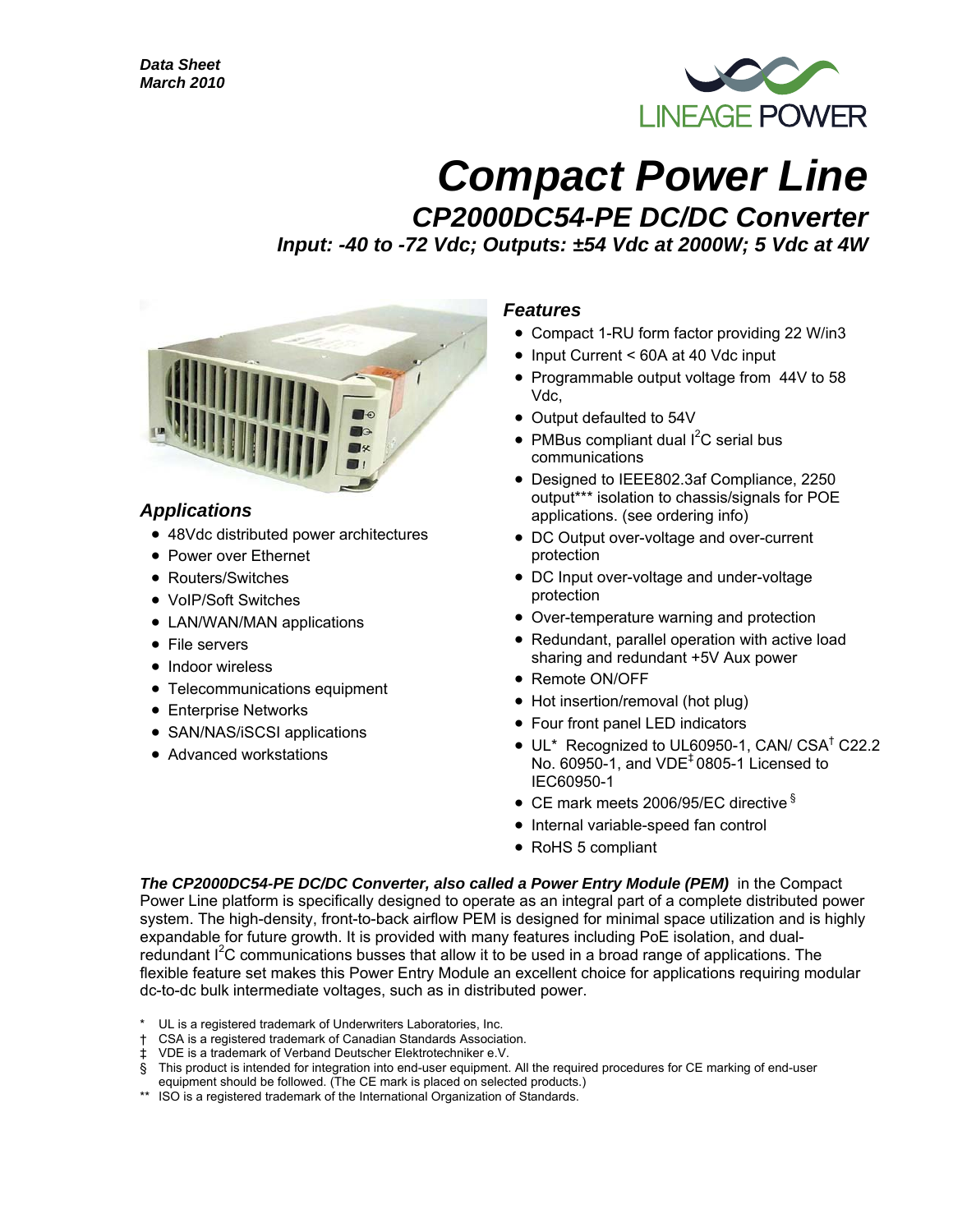# *Specifications*

| Input                                          |          |                                 |          |         |                                                                                          |
|------------------------------------------------|----------|---------------------------------|----------|---------|------------------------------------------------------------------------------------------|
| <b>Parameter</b>                               | Min      | <b>Typ</b>                      | Max      | Units   | <b>Notes</b>                                                                             |
| <b>Operating Voltage</b>                       | -40      |                                 | -72      | Vdc     |                                                                                          |
| Low Input Shutdown of Main<br>output           | $-38.5$  | $-39$                           | $-39.5$  | Vdc     |                                                                                          |
| Input Turn-ON of both<br>Outputs               | -43      | $-43.5$                         | -44      | Vdc     |                                                                                          |
| Reverse Input Voltage                          |          | The module shall not be damaged |          |         |                                                                                          |
| <b>Idling Power</b><br>Output OFF<br>Output ON |          |                                 | 35<br>60 | W       | 5Vdc output at no-load<br>Both outputs at no-load                                        |
| Input Current                                  |          |                                 | 60       | Adc     | At input voltages > 40Vdc                                                                |
| Cold Start Inrush Current                      |          |                                 | 60       | Adc     | Measured at 25°C for all line conditions. Does<br>not include X-capacitor charging spike |
| Efficiency                                     | 88<br>82 | 90<br>84                        |          | $\%$    | From 75% to 100% of full load<br>For loads > 25% of full load                            |
| Holdup Time                                    | 8        |                                 |          | ms      | Minimum Vin = 48Vdc, output at $\frac{1}{2}$ Full Load,                                  |
| Ride Through                                   | 8        |                                 |          | ms      | output can droop down to -40Vdc                                                          |
| Input Capacitance                              |          |                                 | 25       | $\mu$ F |                                                                                          |

| <b>Main Output</b>                                                                                                                    |                        |            |                 |                                 |                                                                                                                                                                         |
|---------------------------------------------------------------------------------------------------------------------------------------|------------------------|------------|-----------------|---------------------------------|-------------------------------------------------------------------------------------------------------------------------------------------------------------------------|
| <b>Parameter</b>                                                                                                                      | <b>Min</b>             | <b>Typ</b> | <b>Max</b>      | <b>Units</b>                    | <b>Notes</b>                                                                                                                                                            |
| Maximum Output Power                                                                                                                  |                        |            | 2000            | W                               | At voltages > 54Vdc                                                                                                                                                     |
| Output Voltage Setpoint                                                                                                               |                        | 54         |                 | Vdc                             | Output floats with respect to frame ground.                                                                                                                             |
| <b>Voltage Regulation</b><br>Set Point at 50% FL<br>Set Point Tolerance<br>Set Point Regulation<br>Droop Regulation<br>Droop Accuracy | $-0.5$<br>$-1$<br>$-5$ | 54<br>1    | 0.5<br>5        | Vdc<br>%<br>$\%$<br>Vdc<br>$\%$ | Resets to factory setting if power is removed<br>All conditions (temp, line, drift)<br>Linear from 1 to 39 A.<br>All conditions (temp, line, drift)                     |
| Output Voltage Range                                                                                                                  | 44                     |            | 58              | Vdc                             | Set either by $I^2C$ , or analog margining.                                                                                                                             |
| <b>Output Current</b>                                                                                                                 | 0.1                    |            | 37              | A                               | At 54Vdc. Below 0.1A the module meets its<br>regulation requirements.                                                                                                   |
| Reverse (sink) output current                                                                                                         |                        |            | 0.5             | A                               | Isolation function provided                                                                                                                                             |
| <b>Active Current Share</b>                                                                                                           | -5                     |            | 5               | %FL                             | Single-wire connection. Loads > 25%FL                                                                                                                                   |
| <b>Passive Current Share</b>                                                                                                          | $-15$                  |            | $+15$           | %FL                             | Between modules without the single wire<br>connection. Loads > 25%FL                                                                                                    |
| Output Ripple (5 to 20MHz)                                                                                                            |                        |            |                 |                                 |                                                                                                                                                                         |
| <b>RMS</b><br>Peak-to-Peak<br><b>Psophometric Noise</b>                                                                               |                        |            | 250<br>500<br>2 | mVrms<br>mVpk-pk<br>mVrms       | Measured with 20MHz bandwidth under any<br>condition of loading. Minimum load is 1A.<br>Phosphomeric noise measured with battery<br>inserted at the input terminations. |
| <b>External Bulk Load Capacitance</b>                                                                                                 | 0                      |            | 5,000           | μF                              | External capacitance can be increased but<br>the power supply will not meet its turn-ON<br>rise time requirement.                                                       |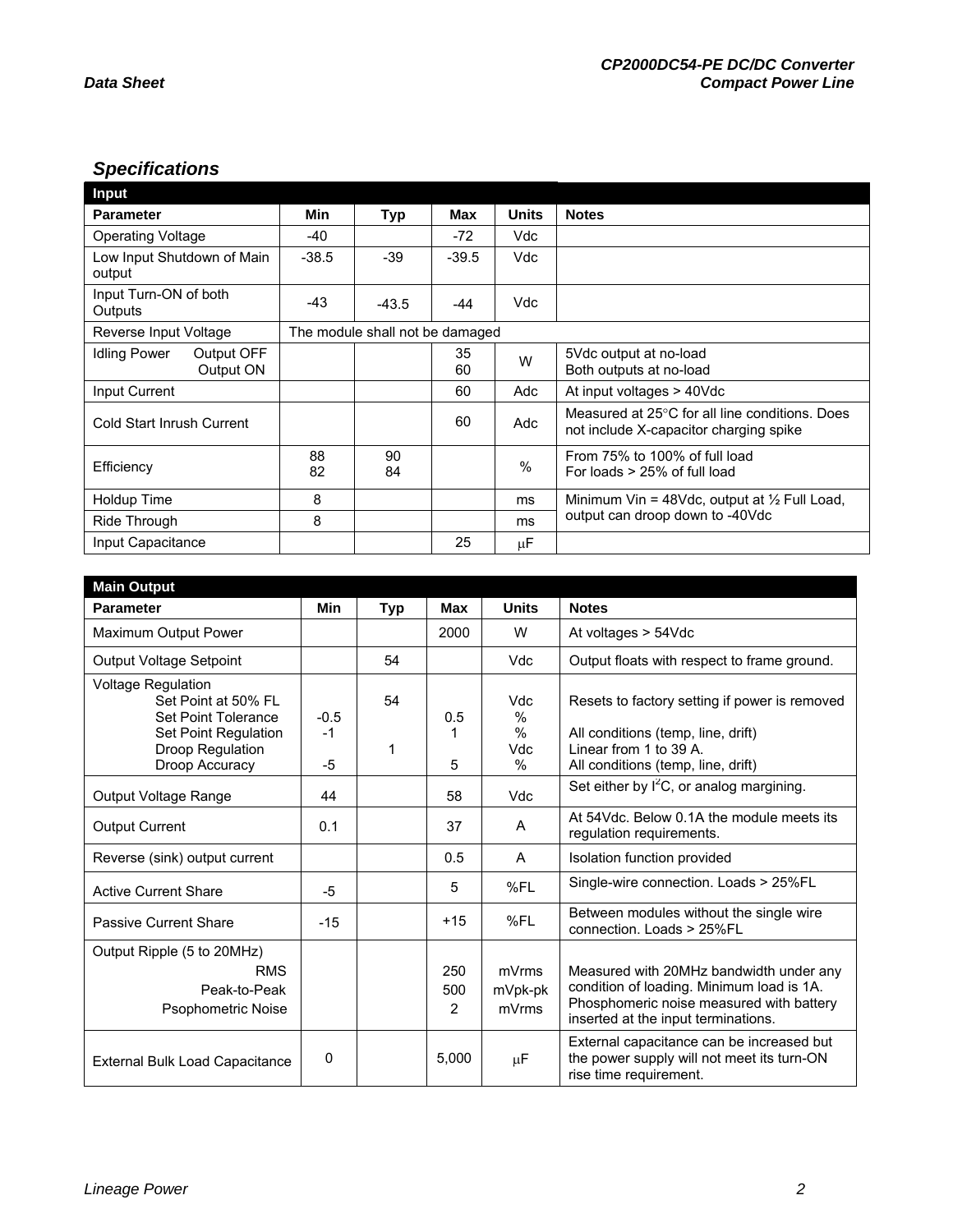# *Specifications (continued)*

| <b>Output (continued)</b>                                |                                                                                                                                                                                   |            |            |                   |                                                                                                                                                          |  |  |  |
|----------------------------------------------------------|-----------------------------------------------------------------------------------------------------------------------------------------------------------------------------------|------------|------------|-------------------|----------------------------------------------------------------------------------------------------------------------------------------------------------|--|--|--|
| <b>Parameter</b>                                         | Min                                                                                                                                                                               | <b>Typ</b> | <b>Max</b> | <b>Units</b>      | <b>Notes</b>                                                                                                                                             |  |  |  |
| Turn-On<br>Delay<br>Rise $Time1$<br>Overshoot            |                                                                                                                                                                                   | 5<br>500   | 5          | s<br>ms<br>%      | Monotonic Turn On after detection of valid<br>DC input voltage. Measured from 30% to<br>100% of Vnom.                                                    |  |  |  |
| <b>Restart Shutdown Delay</b>                            |                                                                                                                                                                                   | 20         |            | S                 | Shutdown is delayed during a re-start in order<br>to guarantee restart of multiple paralleled<br>modules.                                                |  |  |  |
| Load Step Response<br>ΛI<br>$\Lambda V$<br>Response Time |                                                                                                                                                                                   | 2.0<br>2   | 50         | %FL<br>Vdc<br>ms  | $\Delta I/\Delta t$ slew rate 1A/us.<br>Settling time to within regulation<br>requirements.                                                              |  |  |  |
| Overload $2$<br><b>Current Limit</b><br>Shutdown         | 38.9                                                                                                                                                                              |            | 43<br>39   | Adc<br>Vdc        | Fold-down.<br>Default state - hiccup mode                                                                                                                |  |  |  |
| System Start-up                                          | A 20 second shutdown delay is implemented to allow modules to be plugged in<br>one at a time. During this time fold-down occurs but the module will not shut<br>down below 39Vdc. |            |            |                   |                                                                                                                                                          |  |  |  |
| Over-voltage<br>Delayed<br>Instantaneous                 |                                                                                                                                                                                   |            | 60<br>65   | <b>Vdc</b><br>Vdc | 200msec delayed shutdown implemented.<br>Latched shutdown without hiccup.                                                                                |  |  |  |
| Latchoff                                                 |                                                                                                                                                                                   |            |            |                   | Three restart attempts are implemented within a one minute window prior to a<br>latched shutdown when Vout < 65Vdc. Beyond 1 minute the counter restarts |  |  |  |
| Over-temperature<br>Warning                              |                                                                                                                                                                                   | 5          |            | $^{\circ}C$       | Implemented prior to commencement of an<br>OT shutdown                                                                                                   |  |  |  |
| Shutdown                                                 | 20                                                                                                                                                                                |            |            | $^{\circ}C$       | Below the maximum rating of the device<br>being protected                                                                                                |  |  |  |
| Auto-recoverable                                         | Temperature hysteresis of approximately 10°C provided between shutdown and<br>restart.                                                                                            |            |            |                   |                                                                                                                                                          |  |  |  |

| <b>Auxiliary Output</b>      |       |     |           |                  |                                                                                               |
|------------------------------|-------|-----|-----------|------------------|-----------------------------------------------------------------------------------------------|
| <b>Parameter</b>             | Min   | Typ | Max       | <b>Units</b>     | <b>Notes</b>                                                                                  |
| ON when the input voltage is | $-26$ |     | $-72$     | Vdc              |                                                                                               |
| Output Voltage Setpoint      |       | 5.2 |           | Vdc              | Isolated from the main output to meet                                                         |
| <b>Output Current</b>        | 0.005 |     | 0.75      | A                | POE requirements. 50mA dedicated for                                                          |
| Overall Regulation           | -5    |     | $+5$      | $\%$             | powering adjacent PEMs during a fault.<br>700mA available for external use.                   |
| Ripple and Noise             |       | 50  | 100<br>25 | mVpk-pk<br>mVrms | 20MHz bandwidth. Measured across a<br>$1\mu$ F tantalum and a $0.1\mu$ F ceramic<br>capacitor |
| Over-voltage Clamp           |       |     | 7         | Vdc              |                                                                                               |
| Over-current Limit           | 110   |     | 175       | %FL              |                                                                                               |

 $\overline{a}$ 

<sup>1</sup> Below -5<sup>*°C* the rise time is approximately 5 minutes to protect bulk capacitors in the unit  $\frac{2}{\pi}$  Hiccup performance attempts automatic recovery from an overload shutdown with approx</sup>

*Hiccup performance attempts automatic recovery from an overload shutdown with approximately a 90% off-time duty cycle. The duty cycle varies periodically in order to guarantee multi-module recovery synchronization. Latchoff can be chosen via software instead of the default hiccup. Recovery from a latchoff requires ENABLING, or software commanding OFF followed by an ON after a 2 second delay.*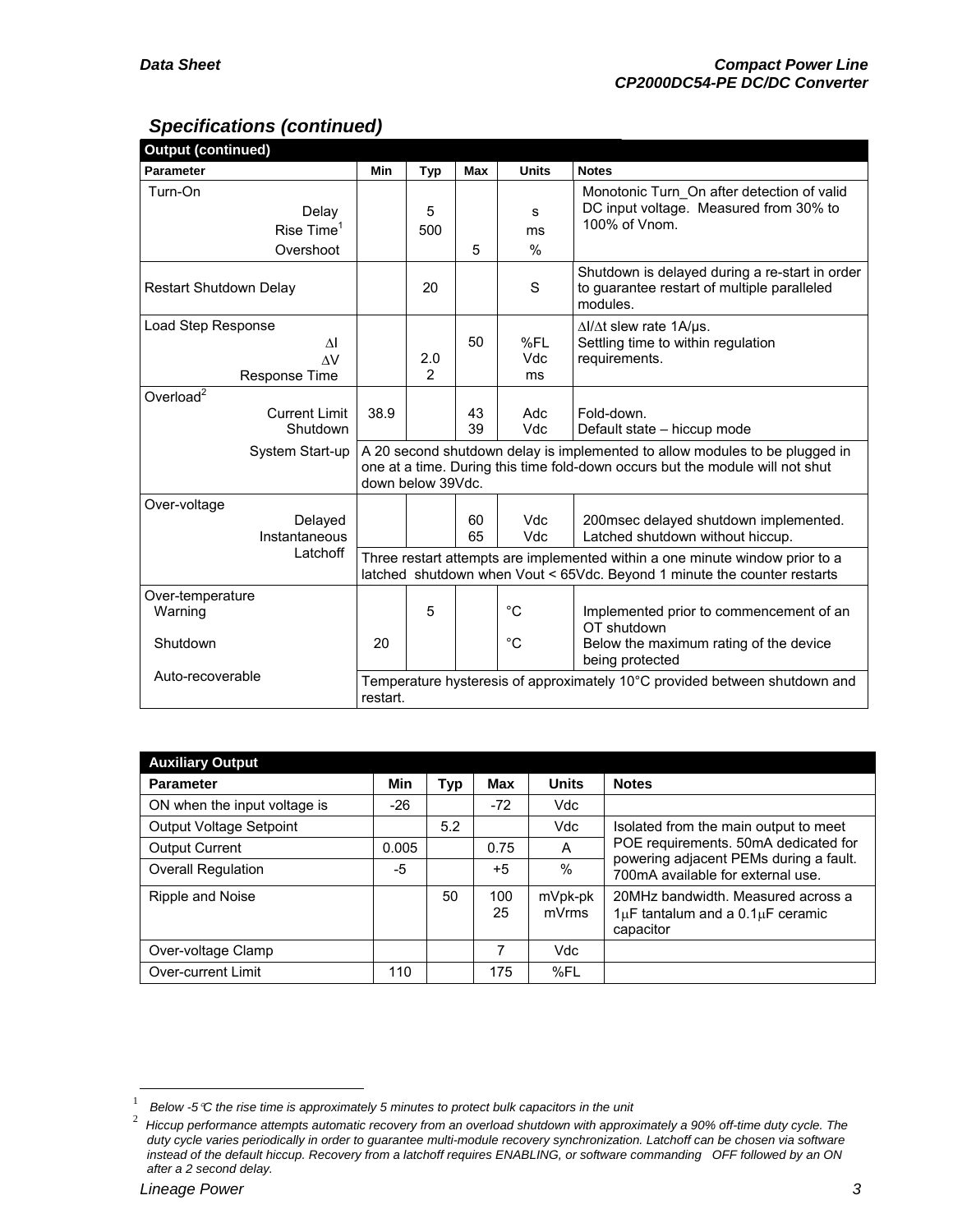# *Specifications (continued)*

| Physical        |               |
|-----------------|---------------|
| Length (in./mm) | 13.85 / 351.8 |
| Width (in./mm)  | 4.00 / 101.6  |
| Height (in./mm) | 1.66/42.2     |
| Weight (lb/kg)  | 4.6/2.1       |

| <b>Environmental</b>                                                                                     |                                                                                        |                                                   |         |                                         |                                                                                                                                  |  |  |
|----------------------------------------------------------------------------------------------------------|----------------------------------------------------------------------------------------|---------------------------------------------------|---------|-----------------------------------------|----------------------------------------------------------------------------------------------------------------------------------|--|--|
| <b>Parameter</b>                                                                                         | Min                                                                                    | <b>Typ</b>                                        | Max     | <b>Units</b>                            | <b>Notes</b>                                                                                                                     |  |  |
| <b>Ambient Temperature</b><br>Operating<br><b>Ambient Derating</b><br>Power Derating                     | $-5^{2}$                                                                               | 1                                                 | 45<br>1 | $^{\circ}$ C<br>$^{\circ}C$<br>$\%$ /°C | Air inlet from sea level to 5,000 feet.<br>Per 1,000 feet above 5,000 feet.<br>Up to $55^{\circ}$ C                              |  |  |
| Storage Temperature                                                                                      | $-40$                                                                                  |                                                   | 85      | $^{\circ}C$                             |                                                                                                                                  |  |  |
| Humidity                                                                                                 | 5                                                                                      |                                                   | 95      | $\%$                                    | Relative humidity, non-condensing                                                                                                |  |  |
| Shock and Vibration<br><b>Operational Test</b><br><b>Test Levels</b><br>Drop and Tip Over                |                                                                                        |                                                   |         |                                         | IEC 68-2<br>IEC 721-3-2<br>IEC 68-2-31                                                                                           |  |  |
| Earthquake Rating                                                                                        | 4                                                                                      |                                                   |         | Zone                                    | Per Telcordia GR-63-CORE, all floors, when<br>installed in CP Shelf.                                                             |  |  |
| <b>Acoustic Noise</b>                                                                                    |                                                                                        | 55                                                |         | dBA                                     | Noise is proportional to fan speed, load and<br>ambient temperature.                                                             |  |  |
| Radiated Emissions <sup>3</sup>                                                                          | FCC and CISPR22 (EN55022) - Class $A^3$                                                |                                                   |         |                                         |                                                                                                                                  |  |  |
| Conducted Emissions - dc                                                                                 | Telcordia GR-1089-CORE and CISPR22 (EN55022) - Class A                                 |                                                   |         |                                         |                                                                                                                                  |  |  |
| <b>ESD</b>                                                                                               | Error free per EN/IEC 61000-4-2 Level 4 (8 kV contact discharge, 15 kV air discharge). |                                                   |         |                                         |                                                                                                                                  |  |  |
| Radiated Immunity                                                                                        | Error free per EN/IEC 61000-4-3 Level 3 (10 V/m).                                      |                                                   |         |                                         |                                                                                                                                  |  |  |
| Differential mode surge                                                                                  |                                                                                        |                                                   | 100     | Vdc                                     | ANSI T1.315, No errors                                                                                                           |  |  |
| Differential mode surge<br>transient                                                                     |                                                                                        |                                                   | 1000    | Vdc                                     |                                                                                                                                  |  |  |
| Common mode surge<br>$(1.2/50 \mu s \text{ pulse})$                                                      |                                                                                        |                                                   | 1000    | Vdc                                     | No errors. IEEE C62.41 defined pulse transient                                                                                   |  |  |
| Conducted Immunity                                                                                       |                                                                                        | Error free per EN/IEC 61000-4-6 Level 3 (10Vrms). |         |                                         |                                                                                                                                  |  |  |
| Reliability (calculated)                                                                                 |                                                                                        | 400,000                                           |         | Hours                                   | At ambient of 25°C at full load per Telcordia SR-<br>332, Reliability Prediction for Electronic<br>Equipment, Method I Case III. |  |  |
| Isolation<br>Input-Chassis/Signals<br>Input-Output/Signals<br>Output-Chassis/Signals<br>Main-Aux Outputs | 1700<br>2250<br>2250<br>2250                                                           |                                                   |         | Vdc                                     | Per EN60950.<br>Per IEEE802.3af.                                                                                                 |  |  |
| Service Life                                                                                             |                                                                                        | 10                                                |         | Years                                   | 25°C ambient, full load excluding fans.                                                                                          |  |  |

*2. Designed to start at an ambient as low as -40°C, but may not meet operational limits until above -5°C.* 

*3. Radiated emissions compliance was met using a Lineage Power shelf. This shelf includes output common and differential mode capacitors that assist in meeting compliance.*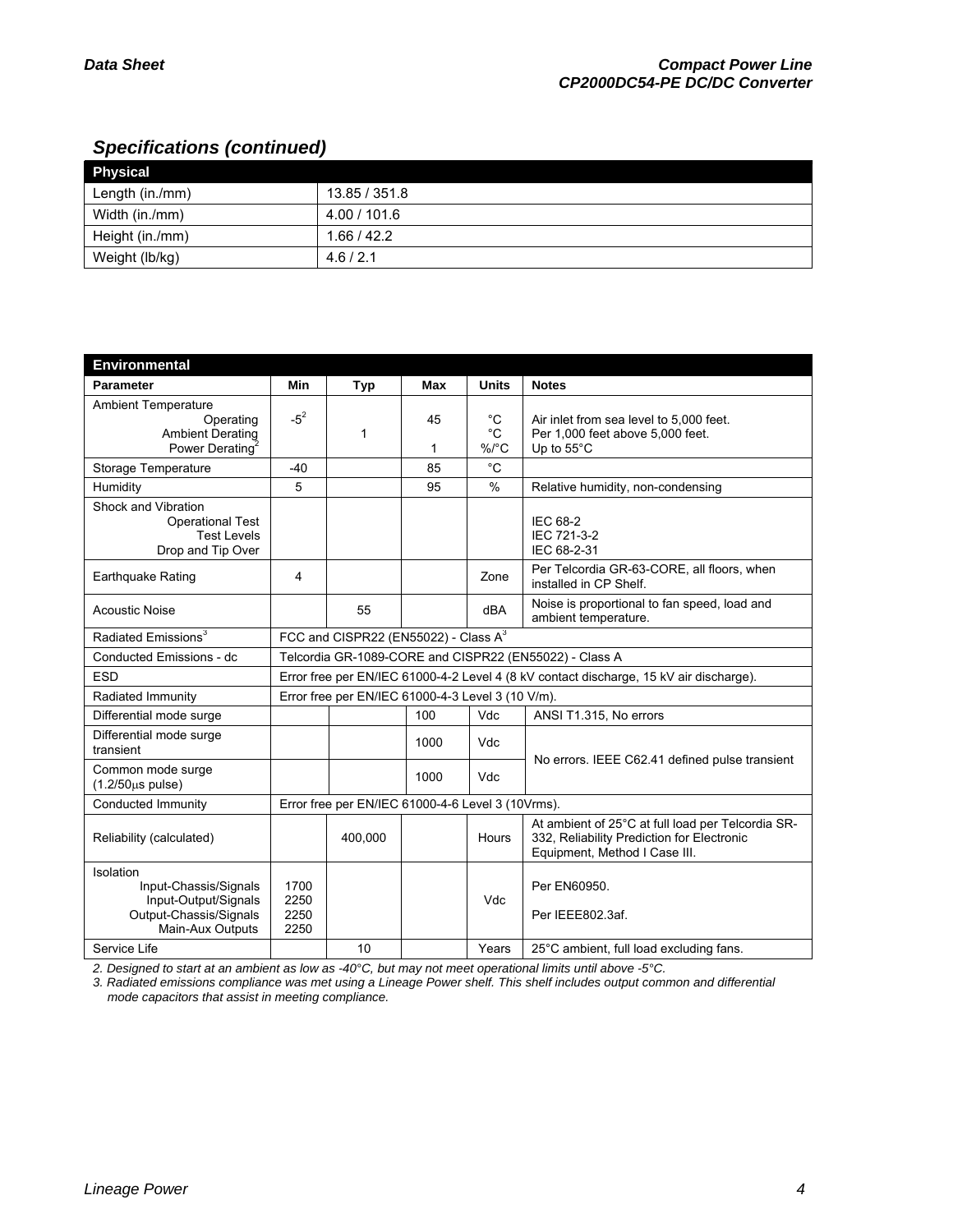# *Status and Control*

The PEM provides two means for monitor/control: analog or  $I^2C$ .

Details of analog controls are provided in this data sheet under Signal Definitions. Lineage Power will provide separate application notes on the  $I^2C$ protocol for users to interface to the CPL PEMs. Contact your local Lineage Power representative for details.

#### *Hot Plug*

When rapidly extracting and reinserting modules care should be taken to allow for discharging the internal bias supply so that a predictable restart could be achieved. The way to ensure that the circuit sufficiently discharges is to observe the spinning of the fans after an extraction. The unit should not be reinserted until the fans stop spinning.

Without bleeding down internal bias the module may remember its last assigned address and may not configure itself properly if reinserted into another slot.

#### *Control Definitions*

All signals are referenced to Logic GRD unless otherwise noted. See the Signal Definitions Table at the end of this document for further description of all the signals.

#### *Input Signals*

**Margining:** Set point of the PEM can be changed via this input pin. Programming can be either a voltage source or a resistance divider. The margining pin is connected to 3.3Vdc via a 10kΩ resistor inside the PEM. See graphs below.



An open circuit on this pin reverts the voltage level back to the original setting.

Software commanded margining overrides the hardware set point indefinitely or until the default setting is reinstated for example if input power and bias power have been removed from the module.

**Module Present Signal:** The power supply alerts the system when it is properly plugged in via a 500Ω resistor in series between this signal and Logic GRD.

**Protocol Select:** This pin must remain a noconnect. Do not connect to either output or Logic\_GRD.

Enable: On/Off control when I<sup>2</sup>C communications are utilized as configured by the Protocol pin. This pin must be pulled low to turn **ON** the power supply. The power supply will turn **OFF** if either the **Enable** or the **ON/OFF** pin is released. This signal is referenced to Logic GRD.

**ON/OFF:** This is a short pin utilized for hot-plug applications to ensure that the power supply turns **OFF** before the power pins are disengaged. It also ensures that the power supply turns **ON** only after the power pins have been engaged. Must be connected to V\_OUT (-DC).

# *Output Signals*

**Power\_OK:** This signal is HI when the main output is present and goes LO when the main output is not present.

**I** limit: This signal is HI when the main output is not in current limit and goes LO when current limit has activated.

Alert #: I<sup>2</sup>C interrupt signal.

**Fault:** This signal goes LO for any failure that requires PEM replacement. Some of these faults may be due to:

- Fan failure
- Over-temperature condition
- Over-temperature shutdown
- Over-voltage shutdown
- Internal PEM Fault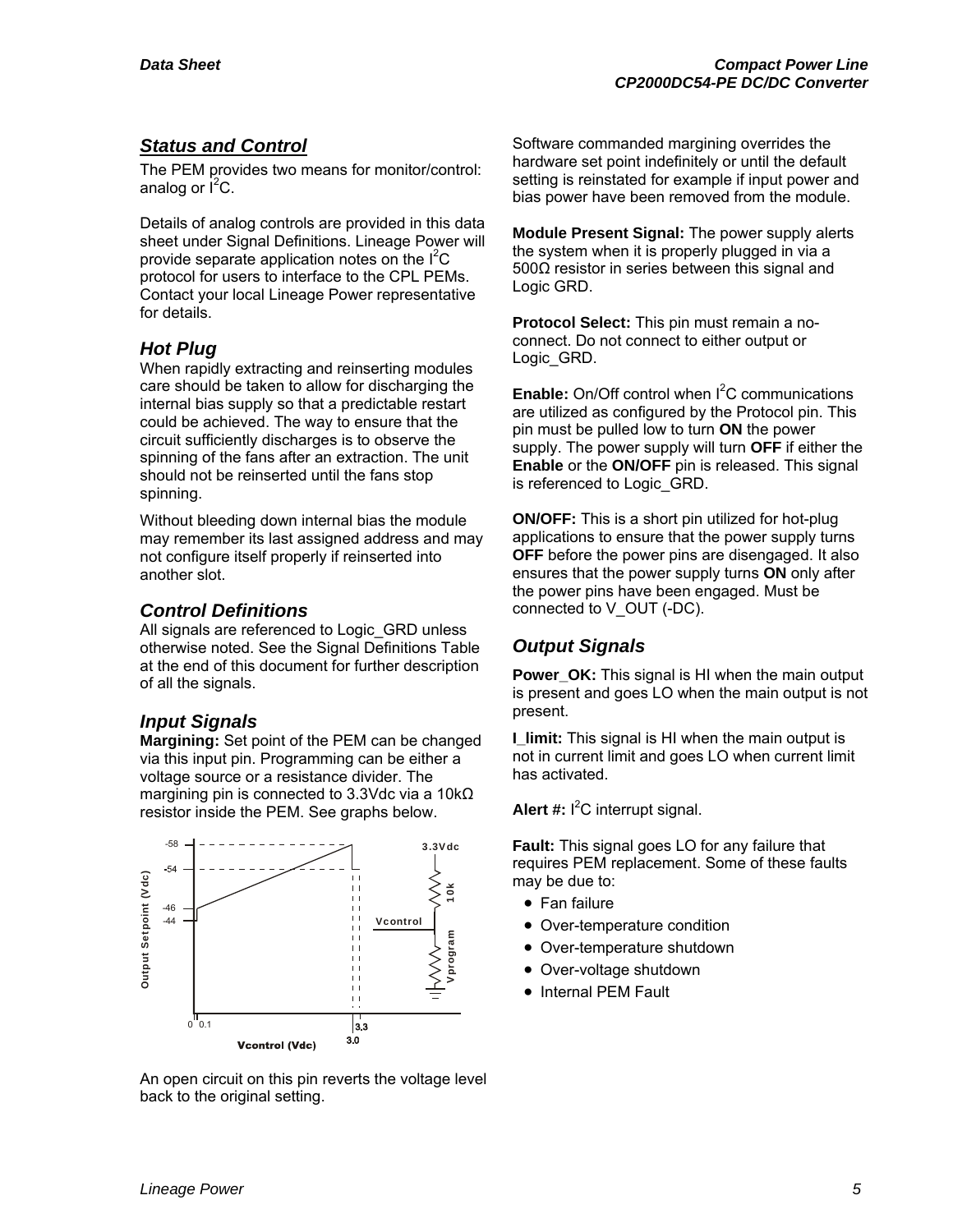# *Alarm Table*

|                                                | <b>Monitoring Signals</b><br><b>Power Supply LED State</b> |               |                |              |                                           |                |                |                 |               |                |
|------------------------------------------------|------------------------------------------------------------|---------------|----------------|--------------|-------------------------------------------|----------------|----------------|-----------------|---------------|----------------|
|                                                | IN OK                                                      | DC OK         | <b>Service</b> | <b>Fault</b> | (Referenced to Logic_GRD)<br><b>Power</b> |                |                |                 | <b>Module</b> |                |
| <b>Condition</b>                               | Green                                                      | Green         | Amber          | Red          |                                           | Fault          | <b>OTW</b>     | OK              | I Limit       | <b>Present</b> |
| OK                                             | 1                                                          | 1             | $\Omega$       | $\Omega$     |                                           | HI             | HI             | H <sub>II</sub> | HI            | LO             |
| <b>Thermal Alarm</b><br>(5C before shutdown)   | 1                                                          | 1             | 1              | $\Omega$     |                                           | HI             | LO             | H <sub>II</sub> | HI            | LO             |
| <b>Thermal Shutdown</b>                        | 1                                                          | 0             | 1              | 1            |                                           | LO             | LO             | LO              | HI            | LO             |
| Defective Fan                                  | 1                                                          | 0             | $\mathbf{0}$   | 1            |                                           | LO             | HI             | LO              | HI            | LO.            |
| Blown Input Fuse in Unit                       | 1                                                          | 0             | $\mathbf{0}$   | 1            |                                           | LO             | HI             | LO              | HI            | LO             |
| No Input > 8mS (single unit)                   | $\Omega$                                                   | 1             | $\Omega$       | $\Omega$     |                                           | HI             | HI             | LO <sup>2</sup> | HI            | LO             |
| Input Present but not within limits            | 0                                                          | 0             | 0              | $\Omega$     |                                           | H <sub>l</sub> | HI             | LO              | HI            | LO             |
| Input not present (with back bias)             | 0                                                          | 0             | $\mathbf 0$    | $\mathbf 0$  |                                           | HI             | HI             | LO              | HI            | LO             |
| Over Voltage Latched Shutdown                  | 1                                                          | $\Omega$      | $\Omega$       | 1            |                                           | LO             | HI             | LO              | HI            | LO             |
| Over Current                                   | 1                                                          | <b>Blinks</b> | $\Omega$       | $\Omega$     |                                           | HI             | HI             | LO              | LO            | LO             |
| Over Current Shutdown                          | 1                                                          | 0             | $\Omega$       | 1            |                                           | HI             | HI             | LO              | LO            | LO             |
| Non-catastrophic Internal Failure <sup>1</sup> | 1                                                          | 1             | 0              | 1            |                                           | LO             | HI             | H <sub>II</sub> | HI            | LO             |
| 1 Missing Module (external pull-up)            |                                                            |               |                |              |                                           |                |                |                 |               | HI             |
|                                                |                                                            |               |                |              |                                           |                |                |                 |               |                |
| Standby (remote)                               | 1                                                          | 0             | $\Omega$       | $\Omega$     |                                           | H <sub>l</sub> | H <sub>l</sub> | LO              | HI            | LO             |
| Service Request (i <sup>2</sup> C mode)        | 1                                                          | 1             | <b>Blinks</b>  | $\Omega$     |                                           | HI             | HI             | HI              | HI            | LO             |

<sup>1</sup> Any detectable fault condition that does not result in the power supply shutting down. For example, ORing FET failure, boost

*section out of regulation, etc. 2 Signal transition from HI to LO is output load dependent*

# *Output Connector*

**Mating Connector:** AMP 1450572-1



Connector is viewed from the rear positioned inside the power supply.

Signal pins columns 1 and 2 are referenced to V\_OUT (-DC).

Signal pins columns 3 through 6 are referenced to Logic GRD.

Last-to-make first-to-break pins.

First-to-make last-to-break longest pin implemented in the mating connector.

N/C – no connect pins must be left open. Do not connect these pins to either voltage sources or ground.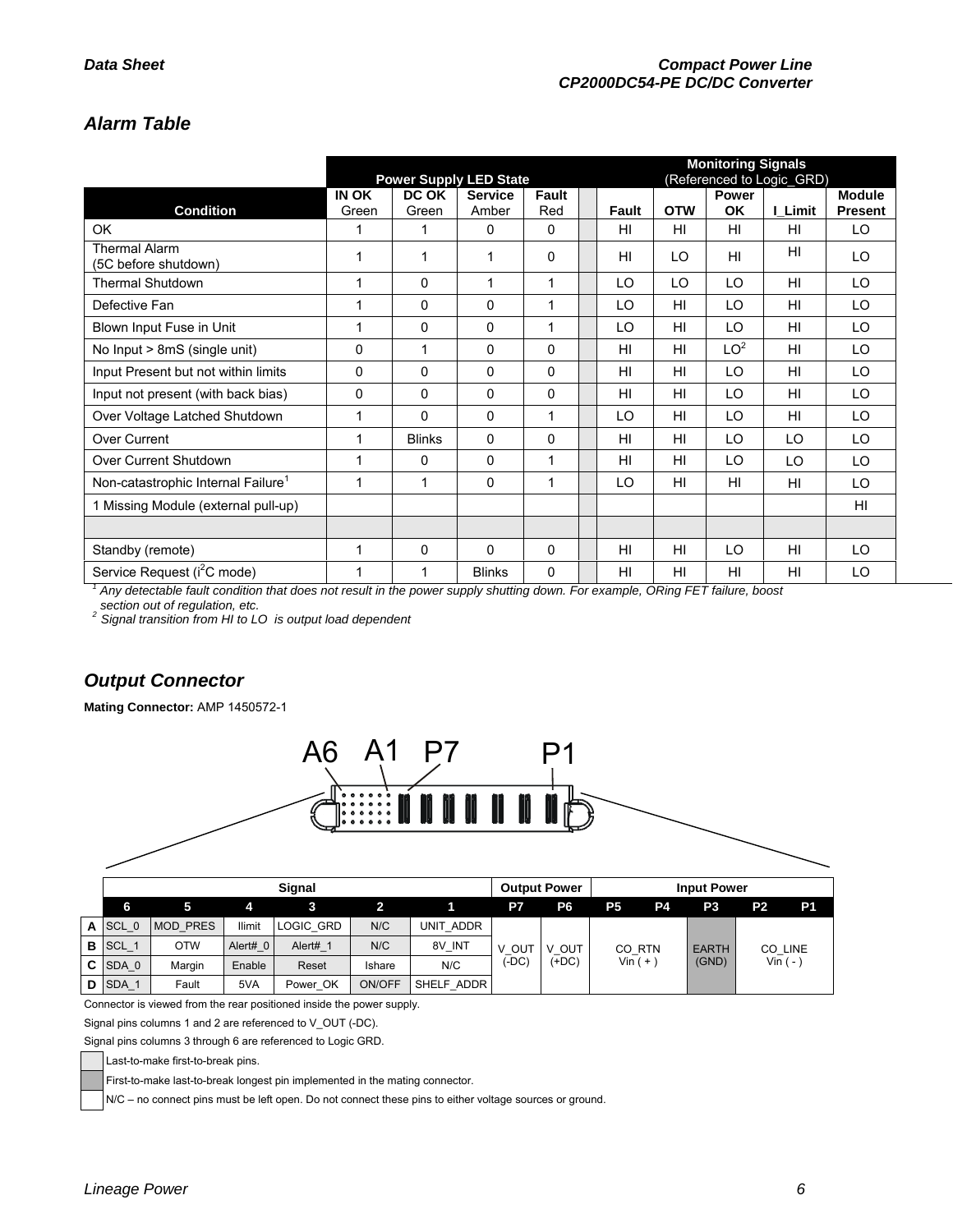# *Signal Definitions*

All hardware alarm signals (Fault, Power\_OK, I\_Limit, OTW) are open drain FETs. These signals should be pulled HI to either 3.3V or 5V. Maximum sink current 5mA. An active LO signal (< 0.4Vdc) state is referenced to Logic GRD unless otherwise stated. Contact your Lineage Power representative for more details.

| <b>Function</b>          | Label                | <b>Type</b> | <b>Description</b>                                                                                                                                                                                                               |
|--------------------------|----------------------|-------------|----------------------------------------------------------------------------------------------------------------------------------------------------------------------------------------------------------------------------------|
| <b>Output Enable</b>     | Enable               | Input       | If shorted to LOGIC GRD, the PEM output is enabled<br>when using I <sup>2</sup> C mode of operation. May also be toggled to<br>reset a latched OFF PEM.                                                                          |
| Output Good              | Power OK             | Output      | An open drain FET; normally HI, indicating output power is<br>present. Changes to LO when the main output is OFF,                                                                                                                |
| <b>Current Limit</b>     | I Limit              | Output      | An open drain FET; normally HI, indicating normal<br>operation. Changes to LO when in current limit,                                                                                                                             |
| $I2C$ Interrupt          | Alert# 0<br>Alert# 1 | Output      | Interrupt signal via l <sup>2</sup> C lines indicating that service is<br>requested from the host controller. This signal pin is pulled<br>up to 3.3V via a 10kΩ resistor and switches to active LO<br>when an interrupt occurs. |
| <b>PEM Fault</b>         | Fault                | Output      | Indicates that an internal fault exists. An open drain FET;<br>normally HI, changes to LO.                                                                                                                                       |
| Module Present           | <b>MOD PRES</b>      | Output      | Used to Indicate presence of PEM.                                                                                                                                                                                                |
| ON/OFF                   | ON/OFF               | Input       | Short pin, connects last and breaks first; used to activate<br>and deactivate output during hot-insertion and extraction,<br>respectively. Ref: V OUT (-DC)                                                                      |
| Margining                | Margin               | Input       | Allows changing of output voltage through an analog<br>voltage input or via resistor divider.                                                                                                                                    |
| Over-Temperature Warning | <b>OTW</b>           | Output      | An open drain FET; normally HI, changes to LO<br>approximately 5°C prior to thermal shutdown.                                                                                                                                    |
| <b>PEM</b> address       | Unit addr            | Input       | Voltage level addressing of PEMs within a single shelf.<br>Ref: V OUT (-DC).                                                                                                                                                     |
| <b>Shelf Address</b>     | Shelf_addr           | Input       | Voltage level addressing of PEMs within multiple shelves.<br>Ref: V OUT (-DC).                                                                                                                                                   |
| Back bias                | 8V INT               |             | Diode OR'ed 8Vdc drain; used to back bias<br>microprocessors and DSP of failed PEM from operating<br>PEMs. Ref: V_OUT (-DC).                                                                                                     |
| Mux Reset                | Reset                | Input       | Resets the $I^2C$ lines to $I^2C$ line 0.                                                                                                                                                                                        |
| Standby power            | 5VA                  | Output      | 5V at 0.75A provided for external use by either adjacent<br>power supplies or the using system.                                                                                                                                  |
| <b>Current Share</b>     | Ishare               |             | A single wire interface between each of the power unit<br>forces them to share the load current. Ref: V OUT (-DC).                                                                                                               |
| $I2C$ Line 0             | SCL 0, SDA 0   Input |             | $I2C$ line 0.                                                                                                                                                                                                                    |
| I <sup>2</sup> C Line 1  | SCL 1, SDA 1   Input |             | $I^2C$ line 1.                                                                                                                                                                                                                   |